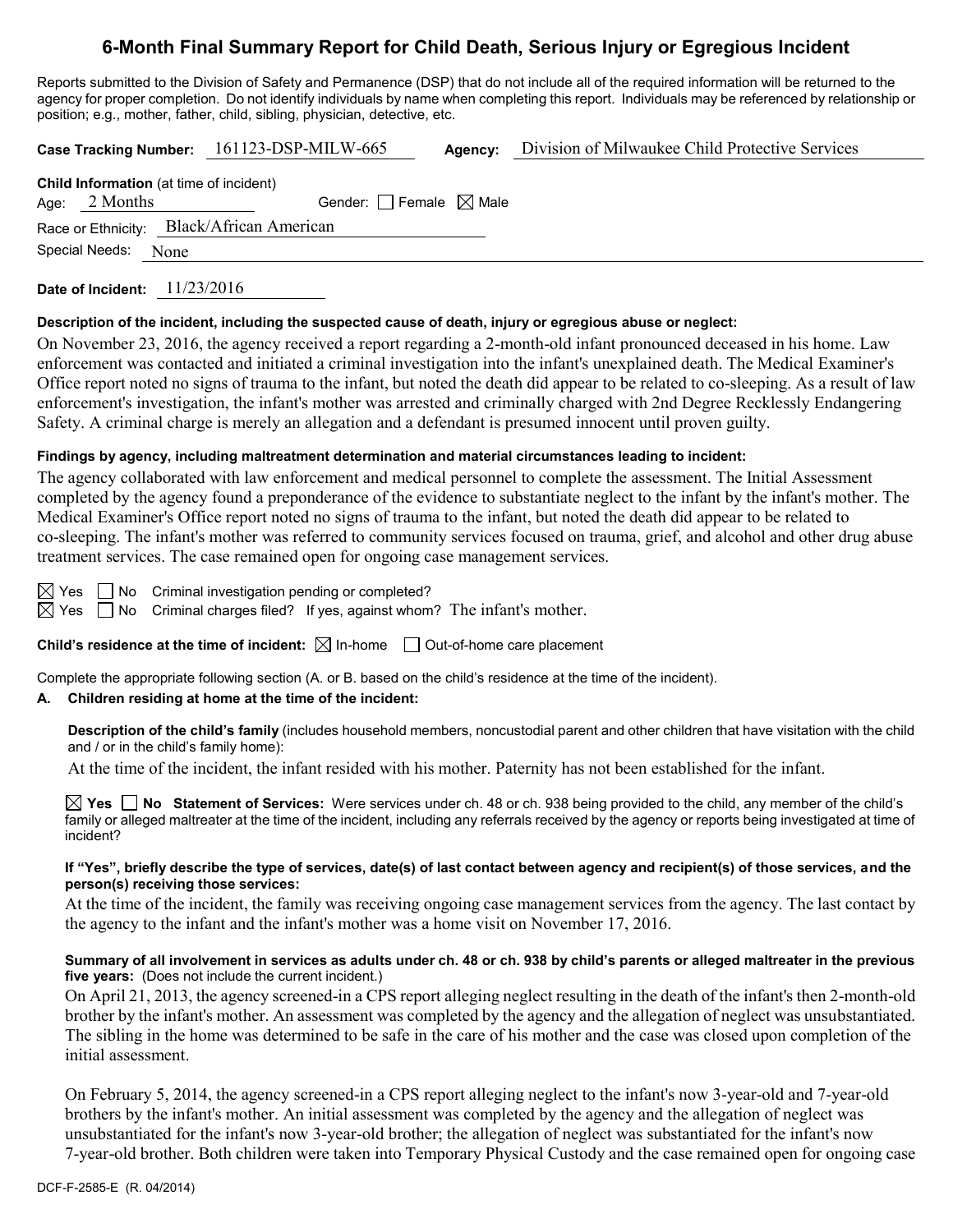#### **Summary of actions taken by the agency under ch. 48, including any investigation of a report or referrals to services involving the child, any member of the child's family living in this household and the child's parents and alleged maltreater.** (Does not include the current incident.)

(Note: Screened out reports listed in this section may include only the date of the report, screening decision, and if a referral to services occurred at Access. Reports that do not constitute a reasonable suspicion of maltreatment or a reason to believe that the child is threatened with harm are not required to be screened in for an initial assessment, and no further action is required by the agency.)

On April 21, 2013, the agency screened-in a CPS report alleging neglect resulting in the death of the infant's then 2-month-old brother by the infant's mother. An assessment was completed by the agency and the allegation of neglect was unsubstantiated. The sibling in the home was determined to be safe in the care of his mother and the case was closed upon completion of the initial assessment.

On April 21, 2013, the agency screened-out a CPS report.

On February 5, 2014, the agency screened-in a CPS report alleging neglect to the infant's now 3-year-old and 7-year-old brothers by the infant's mother. An assessment was completed by the agency and the allegation of neglect was unsubstantiated for the infant's now 3-year-old brother; the allegation of neglect was substantiated for the infant's now 7-year-old brother. Both children were taken into Temporary Physical Custody and the case remained open for ongoing case management services.

On September 12, 2016, the agency screened-out a CPS report.

#### **Summary of any investigation involving the child, any member of the child's family and alleged maltreater conducted under ch. 48 and any services provided to the child and child's family since the date of the incident:**

The agency collaborated with law enforcement and medical personnel to complete the assessment. The Initial Assessment completed by the agency found a preponderance of the evidence to substantiate neglect to the infant by the infant's mother. The Medical Examiner's Office report noted no signs of trauma to the infant, but noted the death did appear to be related to co-sleeping. The infant's mother was referred to community services focused on trauma, grief, and alcohol and other drug abuse treatment services. The case remained open for ongoing case management services.

## **B. Children residing in out-of-home care (OHC) placement at time of incident:**

**Description of the OHC placement and basis for decision to place child there:** N/A

# **Description of all other persons residing in the OHC placement home:**

N/A

**Licensing history:** Including type of license, duration of license, summary of any violations by licensee or an employee of licensee or other actions that constitute a substantial failure to protect and promote the welfare of the child. N/A

# **Summary of any actions taken by agency in response to the incident:** (Check all that apply.)

| $\boxtimes$            | Screening of Access report                           | Attempted or successful reunification             |
|------------------------|------------------------------------------------------|---------------------------------------------------|
|                        | Protective plan implemented                          | Referral to services                              |
| $\overline{\boxtimes}$ | Initial assessment conducted                         | Transportation assistance                         |
|                        | Safety plan implemented                              | Collaboration with law enforcement                |
| $\Box$                 | Temporary physical custody of child                  | Collaboration with medical professionals          |
|                        | Petitioned for court order / CHIPS (child in need of | Supervised visitation                             |
|                        | protection or services)                              | Case remains open for services                    |
|                        | Placement into foster home                           | Case closed by agency                             |
|                        | <b>Placement with relatives</b>                      | Initiated efforts to address or enhance community |
|                        | Ongoing Services case management                     | collaboration on CA/N cases                       |
|                        |                                                      | Other (describe):                                 |
|                        |                                                      |                                                   |